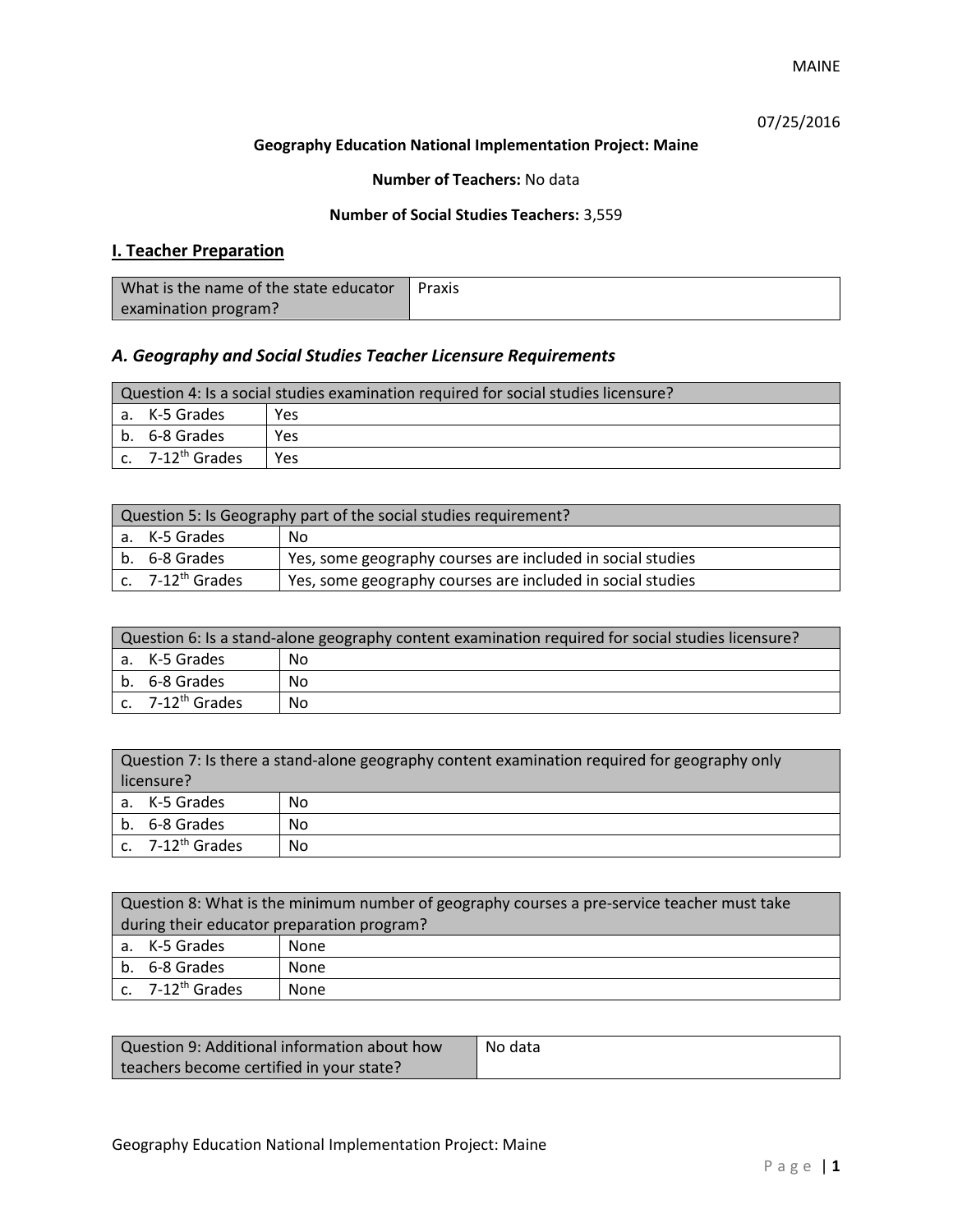## *B. Professional Development*

| Question 10: Can in service teachers receive<br>certification credit for professional<br>development courses or programs in<br>geography? | Yes                                                                                                                                                                                                                                                         |
|-------------------------------------------------------------------------------------------------------------------------------------------|-------------------------------------------------------------------------------------------------------------------------------------------------------------------------------------------------------------------------------------------------------------|
| Question 11: Does the state education<br>agency (SEA) provide professional<br>development in geography?                                   | Other, The SEA provides limited professional<br>development related to social studies and has not<br>recently provided geography specific opportunities.<br>The Maine Geographic Alliance and Maine GIS Users<br>Group has provided some teacher workshops. |

## **II. Curriculum**

| Question 15: What is the name of the state<br>standards?              | Maine Learning Results: Parameters for Essential<br>Instruction |
|-----------------------------------------------------------------------|-----------------------------------------------------------------|
| Question 16: How are the state standards<br>presented by grade level? | Grade bands                                                     |
| Question 17: When were the standards last<br>revised?                 | 7-10 years                                                      |
| Question 18: Are there plans for revision to                          | No timeline                                                     |
| the state standards?                                                  |                                                                 |
| Question 19: Is geography included in the                             | <b>Yes</b>                                                      |
| state standards?                                                      |                                                                 |
| Question 20: How are the geography                                    | Geography standards are organized by strand                     |
| standards organized?                                                  |                                                                 |
| Question 21: What framework and/or                                    | Unknown                                                         |
| documents were used?                                                  |                                                                 |

### **Question 22: What general topics are included?**

Population and Settlements; Spatial Thinking and/or Mental Maps; Movement of people, goods and/or ideas; Culture; Geopolitics; Places and/or regions; Human-environment interaction; Mapping (map projections, use of maps); Physical geography (including physical processes, weather & climate, natural resources); Uses of geography and/or careers in geography; Learning about geospatial technologies; Using geospatial technologies

| Question 23: What is the total number of credit | 16 credit hours |
|-------------------------------------------------|-----------------|
| hours required for high school graduation?      |                 |
| Question 24: What is the total number of social | 2 credit hours  |
| studies credit hours required for high school   |                 |
| graduation?                                     |                 |
| Question 25: What is the total number of        | 9 credit hours  |
| geography credit hours required for high school |                 |
| graduation?                                     |                 |